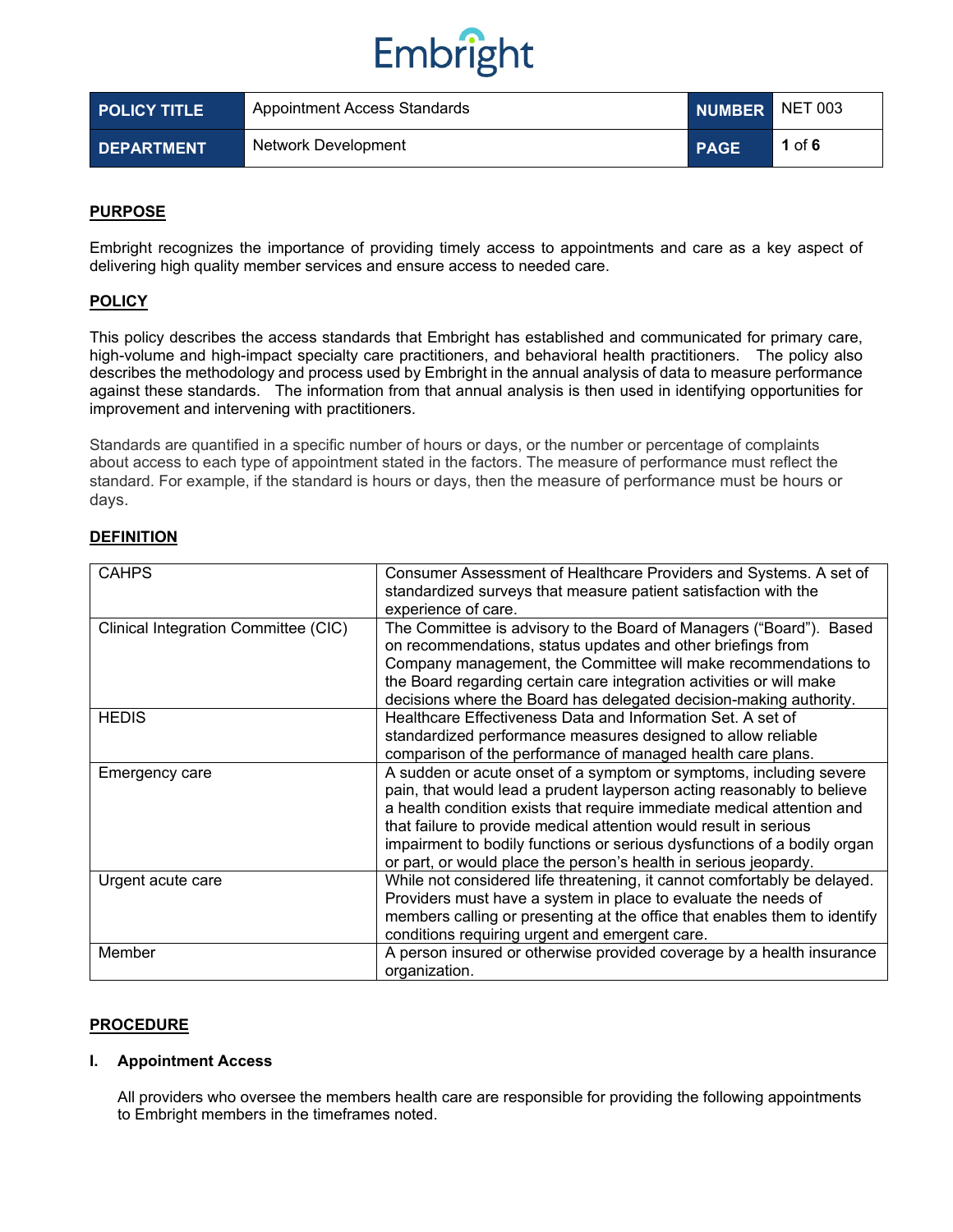| <b>POLICY TITLE</b> | Appointment Access Standards | NUMBER NET 003 |          |
|---------------------|------------------------------|----------------|----------|
| <b>DEPARTMENT</b>   | Network Development          | <b>PAGE</b>    | $2$ of 6 |

## A. Primary Care Appointment Access Standards

## **PRIMARY CARE PHYSICIAN**

| <b>Type of Care</b>                                             | <b>Appointment Wait Time</b> | <b>Performance Measure</b>                                                                                                                                                               |
|-----------------------------------------------------------------|------------------------------|------------------------------------------------------------------------------------------------------------------------------------------------------------------------------------------|
| Emergency care                                                  | Immediately                  |                                                                                                                                                                                          |
| Urgent care appointments                                        | Within 24 hours              |                                                                                                                                                                                          |
| Preventative care appointments                                  | Within 42 calendar days      |                                                                                                                                                                                          |
| Non-urgent, routine appointments<br>for symptomatic conditions  | Within 7 calendar days       |                                                                                                                                                                                          |
| Non-urgent, routine appointments<br>for asymptomatic conditions | Within 30 calendar days      | Days from request to appointment is<br>30 calendar or less in 90% of tested<br>attempts or 90% of members report<br>that they are able to get an<br>appointment as soon as they need it. |
| Office wait time                                                | 1-30 minutes                 |                                                                                                                                                                                          |

## B. Specialty Care Appointment Access Standards

| <b>Type of Care</b>                            | <b>Appointment Wait Time</b> | <b>Performance Measure</b>                                                                                                     |
|------------------------------------------------|------------------------------|--------------------------------------------------------------------------------------------------------------------------------|
| Urgent, symptomatic<br>appointments            | Within 24 hours              |                                                                                                                                |
| Non-urgent, specialty referral<br>appointments | Within 30 calendar days      | Survey indicates that members<br>can obtain access to an<br>appointment within 30 calendar<br>days 90% or greater of requests. |
|                                                |                              | Provider has 5 or less member<br>complaints a year about<br>appointment access.                                                |

## C. Behavioral Healthcare Access Standards

| <b>BEHAVIORAL HEALTH</b>               |                                                                           |                                                                                                                                                               |
|----------------------------------------|---------------------------------------------------------------------------|---------------------------------------------------------------------------------------------------------------------------------------------------------------|
| <b>Type of Care</b>                    | <b>Appointment Wait Time</b>                                              | <b>Performance Measure</b>                                                                                                                                    |
| Non-Life threatening<br>emergency care | Within 6 hours of request or<br>directed to the nearest emergency<br>room | Practitioner has process,<br>communications and staff<br>procedures that direct members<br>with non-life threatening<br>emergencies to the emergency<br>room. |
|                                        |                                                                           | Practitioner has protocols for<br>addressing suicidal and life-<br>threatening situations.                                                                    |
| Urgent care appointments               | Within 48 hours of request                                                | 90% of sites surveyed have slots<br>for urgent care within 48 hours.                                                                                          |
|                                        |                                                                           | and                                                                                                                                                           |
|                                        |                                                                           | Provider has less than 5 member<br>complaints regarding urgent care<br>access a year.                                                                         |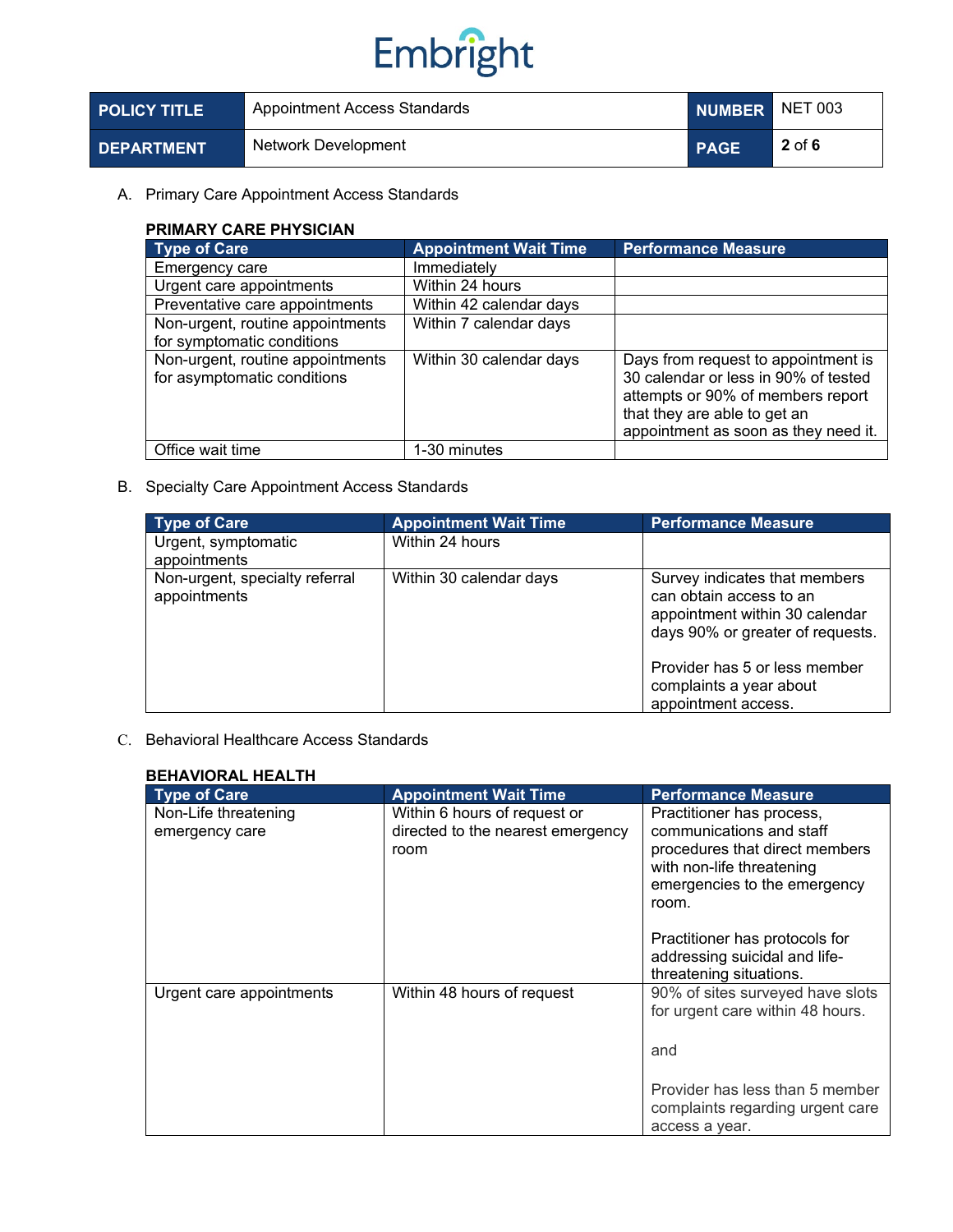

| <b>POLICY TITLE</b> | Appointment Access Standards  |                                    | <b>NUMBER</b> | <b>NET 003</b>                                                        |                                                                                                             |
|---------------------|-------------------------------|------------------------------------|---------------|-----------------------------------------------------------------------|-------------------------------------------------------------------------------------------------------------|
| <b>DEPARTMENT</b>   | <b>Network Development</b>    |                                    |               | <b>PAGE</b>                                                           | $3$ of 6                                                                                                    |
| office visits       | Routine initial and follow-up | Within 10 business days of request | and           | business days.<br>complaints regarding routine<br>care access a year. | 90% of sites surveyed have slots<br>for routine initial visits within 10<br>Provider has less than 5 member |

#### D. After Hours Care

- a. All providers must have back-up (on call) coverage after hours or during the provider's absence or unavailability.
- b. Providers must provide coverage 24 hours a day, 7 days a week that includes an answering service or a recorded message directing members to a provider for after-hours care.
	- i. Answering service should be able to contact the on-call provider or another designated network provider.
	- ii. Call forwarding to provider's home or other location.
	- iii. On-call pager.
	- iv. Recorded phone message, delivered in the language of each of the major population group served by the provider, with instructions that direct the member to a provider for live instructions of after-hours care. Direction to another recording is not acceptable.
	- v. The service or recorded message should instruct members with a life-threatening emergency to hang up and call 911 or go to the nearest emergency room.

#### **II. Monitoring Access for Compliance with Standards**:

Embright collects data and conducts an annual analysis of network access performance against standards. The Senior Provider Network Manager is responsible for compiling the results in an annual report that includes recommendations. The results and recommendations are presented to the Clinical Integration Committee. In addition, all access to care standards are reviewed and approved by the Clinical Integration Committee on an annual basis.

Analysis of access data includes assessment of performance against established standards, review of trends over time, and identification of barriers. Results of analysis are reported to the Clinical Integration Committee at least annually for review and determination of opportunities for improvement. Corrective actions are initiated when performance goals are not met and for identified provider-specific and/or organizational trends. Performance goals are reviewed and approved annually by the Clinical Integration **Committee.** 

#### A. Primary Care Access Analysis

Embright measures primary care performance against access standards using a mix of the following sources: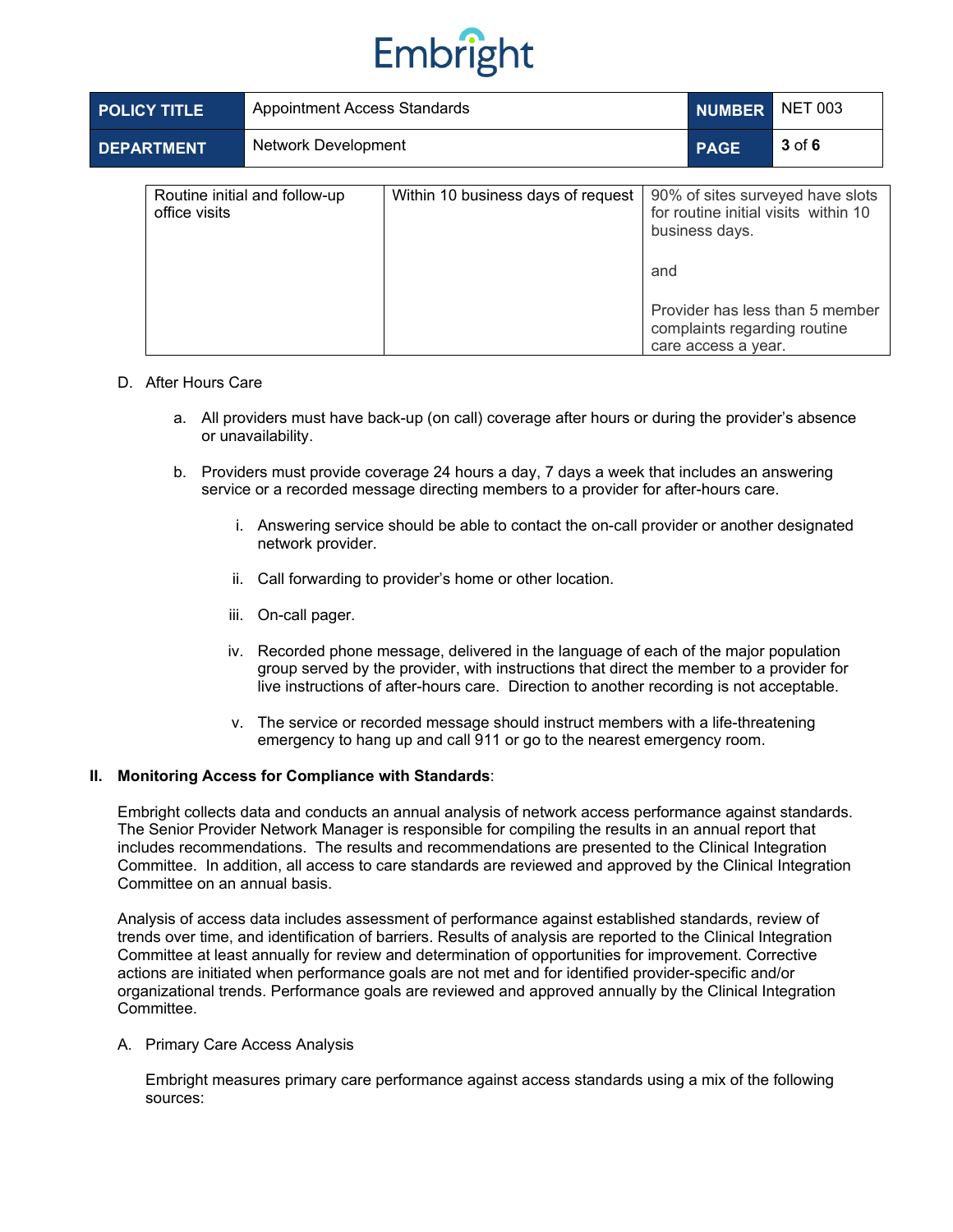| <b>POLICY TITLE</b> | Appointment Access Standards |             | NUMBER NET 003 |
|---------------------|------------------------------|-------------|----------------|
| <b>DEPARTMENT</b>   | Network Development          | <b>PAGE</b> | 4 of 6         |

- a. If available, results of the HEDIS/CAHPS 5.0H survey (results provided by payor partners). The CAHPS questions that are used include the following:
	- $\circ$  (CAHPS question) In the last 12 months, when you needed care right away, how often did you get care as soon as you needed?
	- $\circ$  (CAHPS question) In the last 12 months, how often did you get an appointment for a checkup or routine care at a doctor's office or clinic as soon as you needed?
- b. Site-specific surveys regarding access to offices of practitioners providing primary care
- c. Complaint data from Embright member services and payor partners

Data is collected and analyzed both at the individual practitioner level as well as at the organizational level. This allows Embright to address issues and opportunities either directly with the practitioner or with the organized group that oversees the practitioner. If an issue is identified at the organizational level (i.e., primary care practitioners and practices may be grouped together), Embright conducts a practitioner-level analysis (by individual primary care practitioner) across all primary care practitioners and practices or from a statistically valid sample of them to determine if members are able to get an appointment to see a practitioner.

Surveys and audit tests (e.g. "secret shopper" data collection approaches) are designed to be either 100% audits or statistically valid samples. The approach is detailed in the annual report. If the data that is used is self-reported, Embright supplements the information with complaint data to ensure a balanced perspective is provided and member identified concerns are addressed.

Embright conducts both quantitative and qualitative analyses on annual basis. The quantitative analysis provides an assessment of performance against the accessibility standards and the qualitative analysis provides insight into the performance results. The qualitative analysis may also identify root causes, barriers and issues that are then addressed in the recommendations section of the annual report.

B. Specialty Care Access Analysis

Embright measures specialty care performance against the access standards for high-volume specialists and high-impact specialists in order to determine if access to appointments is sufficient and if not what interventions need to be planned. The standards are set and reviewed by Embright and then analysis is conducted annually using a mix of the following sources:

- a. Statistically valid member surveys
- b. Relevant results of the HEDIS/CAHPS 5.0H survey (results provided by payor partners). The CAHPS questions that are used include the following:
	- $\circ$  (CAHPS question) In the last 12 months, when you needed care right away, how often did you get care as soon as you needed?
	- o (CAHPS question) In the last 12 months, how often did you get an appointment for a checkup or routine care at a doctor's office or clinic as soon as you needed?
- c. Site-specific surveys regarding access to offices of practitioners providing primary care
- d. Complaint data from Embright member services and payor partners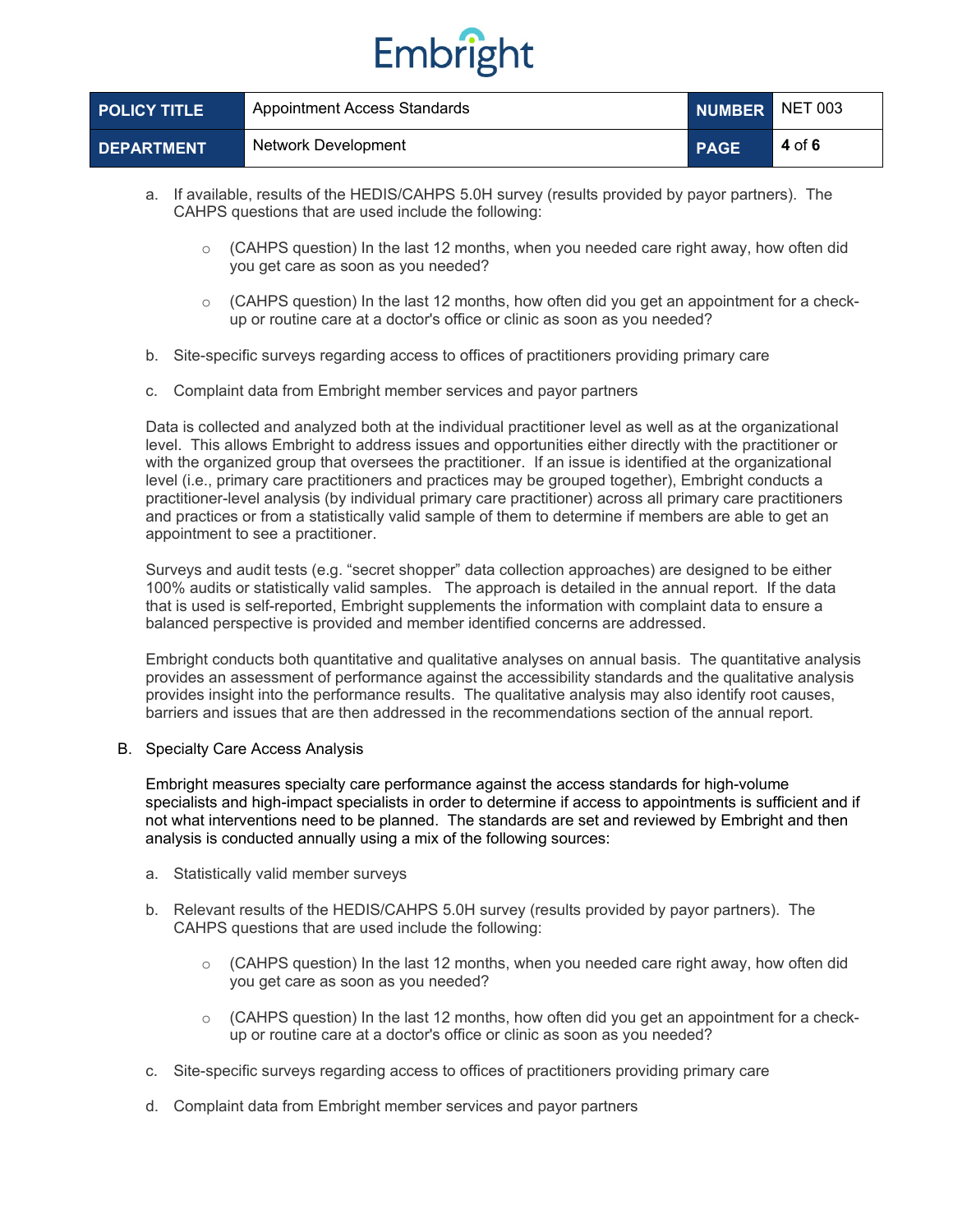| <b>POLICY TITLE</b> | Appointment Access Standards | NUMBER NET 003 |        |
|---------------------|------------------------------|----------------|--------|
| <b>DEPARTMENT</b>   | Network Development          | <b>PAGE</b>    | 5 of 6 |

Data is collected and analyzed both at the individual practitioner level as well as at the organizational level. This allows Embright to address issues and opportunities either directly with the practitioner or with the organized group that oversees the practitioner. If an issue is identified at the organizational level (i.e., specialist care practitioners and practices may be grouped together), Embright conducts a practitioner-level analysis (by individual specialist ) across all specialists in the organization and practices or from a statistically valid sample of them to determine if members are able to get an appointment to see a practitioner.

Surveys and audit tests (e.g. "secret shopper" data collection approaches) are designed to be either 100% audits or statistically valid samples. The approach is detailed in the annual report. If the data that is used is self-reported Embright supplements the information with complaint data to ensure a balanced perspective is provided and member identified concerns are addressed.

Embright conducts both quantitative and qualitative analyses on annual basis. The quantitative analysis provides an assessment of performance against the accessibility standards and the qualitative analysis provides insight into the performance results. The qualitative analysis may also identify root causes, barriers and issues that are then addressed in the recommendations section of the annual report.

#### C. Behavioral Health Access Analysis

Embright measures specialty care performance against the access standards for behavioral health practitioners in order to determine if access to appointments is sufficient and if not what interventions need to be planned. The standards are set and reviewed by Embright and then analysis is conducted annually. The annual analysis and report of behavioral health providers includes a separate analysis of prescriber and non-prescriber availability.

The data collection and analysis approach may use a mix of the following data sources:

- a. Statistically valid member surveys
- b. Practitioner site surveys
- c. Claims data analysis
- d. Relevant results of the HEDIS/CAHPS 5.0H survey (results provided by payor partners). The CAHPS questions that are used include the following:
	- $\circ$  (CAHPS question) In the last 12 months, when you needed care right away, how often did you get care as soon as you needed?
	- $\circ$  (CAHPS question) In the last 12 months, how often did you get an appointment for a checkup or routine care at a doctor's office or clinic as soon as you needed?
- e. Site-specific surveys regarding access to offices of practitioners providing primary care
- f. Complaint data from Embright member services and payor partners

Data is collected and analyzed both at the individual practitioner level as well as at the organizational level. This allows Embright to address issues and opportunities either directly with the practitioner or with the organized group that oversees the practitioner. If an issue is identified at the organizational level (i.e., behavioral health practitioners and practices may be grouped together), Embright conducts a practitioner-level analysis (by individual practitioner ) across all behavioral health practitioners in the organization and practices or from a statistically valid sample of them to determine if members are able to get an appointment to see a practitioner.